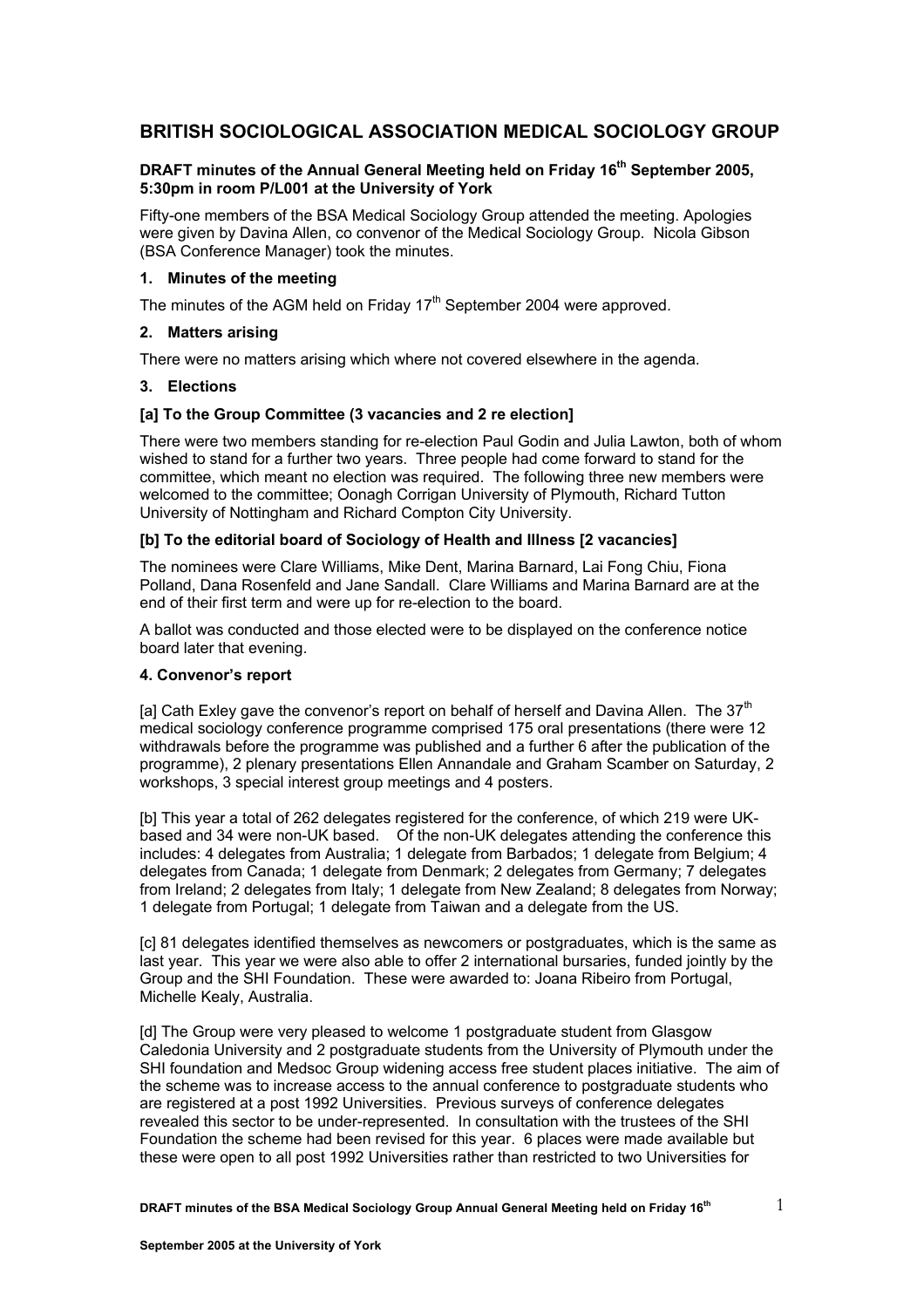three years, as had been the case in the past. The new scheme, open to all postgraduate students in post 1992 Universities, was advertised through the jiscmail list and a flyer posted to all HoDs of post 1992 institutions and followed up by an email. Whilst the committee had a good response to the scheme in general, only three were actually from post 1992 universities so the committee had awarded places to all applications received. The committee was to look at ways of encouraging more applications in the future. Recipients of the free student places are expected to write a short report on their experience of attending the conference, which is sent to the medsoc convenors and the chair of the SHI Foundation Board of Trustees.

[e] Above and beyond the work involved in conference organisation much of the Group's activities this year had been directed at reviewing the policies and procedures relating to the group's activities and prizes. This had been necessary in order to ensure that the group complied with the requirements of charitable law.

[f] A further area of work had been in relation to the Register.

Michael Traynor reported on the progress of the medical sociology group register. The idea was to have a public register of medical sociologists. The scheme was to involve a web based listing of medical sociologists where people could update their own details and areas of research. Areas of research would then be searchable on the web by members and the general public. The SHI foundation agreed to host this facility on their website. The specification is to be drawn up for the SHI web programmers to put this facility into place. Once in place the categories of research areas would be listed. There would be an initial set up cost but thereafter members would update their own records so that there would not be any further cost implications. This facility would replace the outdated hard copy register.

[g] Cath Exley gave thanks to those people who have worked to support the Group over the year.

Firstly, thanks to the Committee for their contribution to the conference organisation. Thanks to: Gill Bendelow, Kim Clarke and Paul Godin who put together the programme and organised the chairs; Julia Lawton and David Rankin who were responsible for the publishers and the publishers' workshop which again was a great success; Nina Hallowell took responsibility for delegates with special needs and the crèche; David Rankin and Michael Traynor organised the book prize; Nina Hallowell and Julia Lawton have also co-ordinated the regional and study groups; Micheal Traynor and Louise Woodward have been responsible for audio visual and technical support; Paul Godin has been responsible for publicity; Louise Woodward has been responsible for that evenings entertainment.

[h] Nina, Gill and Michael all completed two terms of office, having spent four-years on the committee. They were thanked by Cath, on behalf of herself and Davina, for their unwavering support for the group and their contribution to the work of the committee with a small token of appreciation for their efforts. The group's gratitude was marked with a presentation and applause.

[i] As always the group greatly benefited from the support of the staff at the BSA office. Nicola Gibson merits a special mention, her support for the group is unwavering. The group's gratitude was marked with a presentation and applause.

Cath gave thanks to Wendy Martin and Kerry Allen, the group's conference student helpers.

[j] Thanks were given to Helen Rothwell in the York conference office who had continued to respond to the groups needs. In particular thanks were given to Michael, the allocated York University AV Technician who had done a sterling job.

[k] Over the year the group have developed a very productive relationship with Roisin Pill and the trustees of the SHI Foundation for which the committee were very grateful. Thanks were given for their support over the year.

**DRAFT minutes of the BSA Medical Sociology Group Annual General Meeting held on Friday 16th**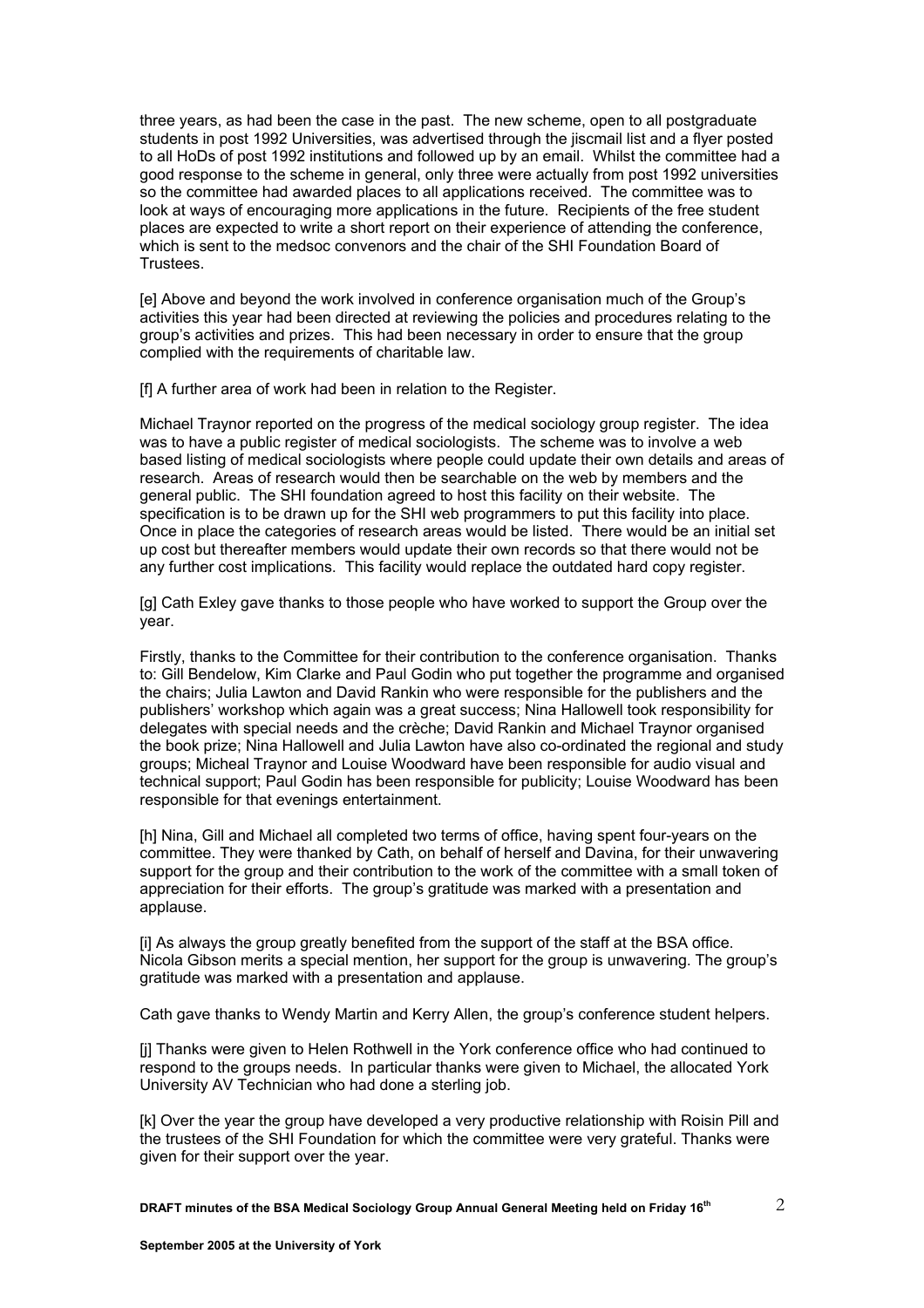[l] Thanks were given to Mildred Blaxter, who once again, chaired the committee of judges for the book prize.

[m] The committee were grateful to all those who have agreed to chair sessions. Ellen Annandale deserved a special mention, for agreeing to chair the publishers' workshop, particularly straight after her plenary.

[n] Thanks were given to the editors of MSN who had worked very hard work over the last year.

#### **5. Financial report**

[a] Last year the group had to carefully review finances as it had reached a position where they could not reduce reserves any further. In order to comply with charitable law the group had to have sufficient reserves to cover its liabilities, which would be the conference costs, should there be a cancellation. Last year, the group had put in place a number of measures to bring the finances under control. These included:

- Increasing the registration fee for the conference
- Reducing entertainment expenses
- Reviewing our arrangements to support delegates who would like publishing advice no individual appointments but a new Publishers' workshop
- Exploring options for income generation

The group were pleased to say that these measures resulted in us making a small surplus last year.

[b] One reason for the Group's changed financial position was a slow reduction in conference attendance since 2002. Last year the conference had 281 delegates (260 paying delegates). Unfortunately this year the group have seen a further decrease. This year we have 262 delegates (236 paying delegates) attended. Interestingly there was no decrease in the number of oral presentations, although this year the group had seen a drop in the number of posters from 16 to only 4 this year. Obviously the group was disappointed to see another reduction in delegate numbers. There were a number of possible explanations for this: clashes with another conference, last year the conference hosted the ISA RC15 meeting. There is an issue over people getting funding to attend conferences and making strategic choices about where they want to go and there is of course the 'York factor'.

[c] In response to delegate feedback, the committee had been exploring alternative venues. It was hard to find an alternative venue at short notice that could accommodate the conference size under one roof and in a reasonably nice city and the committee were pleased to announce that next year the conference will be held at Heriot Watt University in Edinburgh. Although the University is outside the city the committee were hoping to, if the AGM agreed, to host a conference dinner in the centre of the city. Heriot Watt is close to the airport for people who are flying. In terms of other years the committee had booked York whilst looking at other places. The committee liked Manchester but could not book it until 2009. Currently the committee were looking at other cities around the UK including Belfast, Bournemouth, Brighton, Cardiff, Glasgow, Liverpool and Newcastle for subsequent years.

[d] With regard to this year's financial position, in response to the situation last year the committee had spent some time carefully planning the budget for this year's conference to ensure we broke even. This would have been achieved, however, York's cost were raised again this summer. These increases have meant that, unfortunately, the 2005 conference is estimated to make a loss. Clearly the increasing conference costs are a further stimulus for looking further a field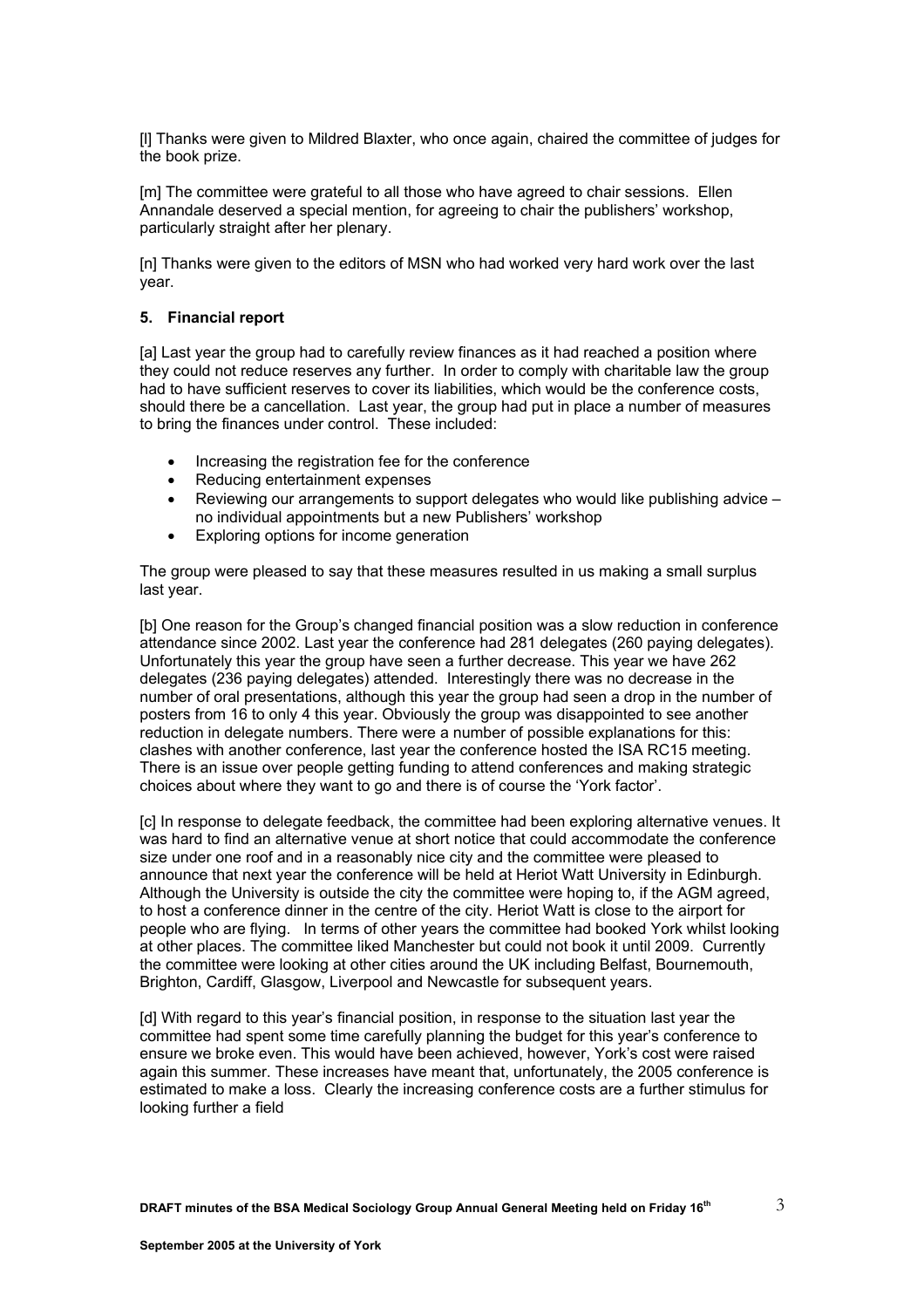[e] Cath broke her report to ask for comments from the floor regarding views on increasing the fees if it means to get nicer accommodation and nicer food.

Gillian Bendelow (incoming convenor) asked for feedback from members regarding the proposed conference dinner in the city centre. Dynamic Earth had been provisionally booked. It is a domed building, next to the Scottish Parliament and under Arthurs Seat. With transport to the dinner and back the estimated cost of next years conference dinner is £50. £35 is the current charge at York.

Member comments included

- Being against a rise in price or better food as current facilities at York were adequate
- Give thought to those who do not get institutional funding i.e. students
- The dinner being an optional extra

- Having a Ceilidh. The Committee agreed to take the ceilidh option to it next committee meeting.

- Members had a show of hands for those interested in the dinner being optional and show of hands to include the dinner in the price. The dinner is to be included in the price.

- Members were asked about costing and changes and informed that a distribution of paper copies of the booking form (as suggested last year) had not increased attendance.

[f] Cath asked the group to approve the management fee paid to the BSA for the invaluable administrative support it received. This year the management fee will be £17578, which is an increase of £1000 since last year. The group reiterated it's thanks to the BSA office, in particular, Nicola. But also the committee was indebted to Lesleyann Pinkerton for all her hardwork, patience and good humour when dealing with the committee. Sadly Lesleyann is leaving the BSA office to take up a post as an Administrative Assistant in the Communications Department at Gateshead Council. The group gave thanks for her work over the last two years and wished her well in her new appointment. The management fee was proposed and seconded and a show of hands approved it.

## **6. Prizes**

# **Phil Strong Memorial Prize 2005 - 2006**

This year there was only one application for the **Phil Strong bursary**, from Wendy Martin, Department of Sociology, University of Warwick who is being supervised by Simon Williams, to whom the group were delighted to award the prize.

### **The Sociology of Health and Illness book prize**

Those who attended the first plenary would know already that The *Sociology of Health and Illness* book prize was awarded to Adam Hedgecoe for: "The politics of personalised medicine: pharmocogenetics in the clinic" and was awarded by Mildred Blaxter.

It was noted that this year the committee had a real reduction in the number of people applying for prizes. The committee had received three applications out of the six free postgraduate student places from post 1992 institutions. The committee had received one application for Phil Strong and only two books were put forward for the SHI book prize. Publicity is via the jiscmail list and advertised in MSN. Colleagues were asked for comment/suggestion on how to improve applications to the prizes.

It was suggested that the book prize be opened up to publishers. There should be a limit so publishers do not send all their sociology books. It was suggested that the committee look at taking forward this suggestion but limiting it to the publishers that attend the conference.

# **7. Sociology of Health and Illness – Editors' report**

[a] Nicky James gave their report in the format it had been given during the board meeting that was held on the Thursday of the conference. For new attendees SHI is the members' journal and it depends on members to contribute and many members to referee it.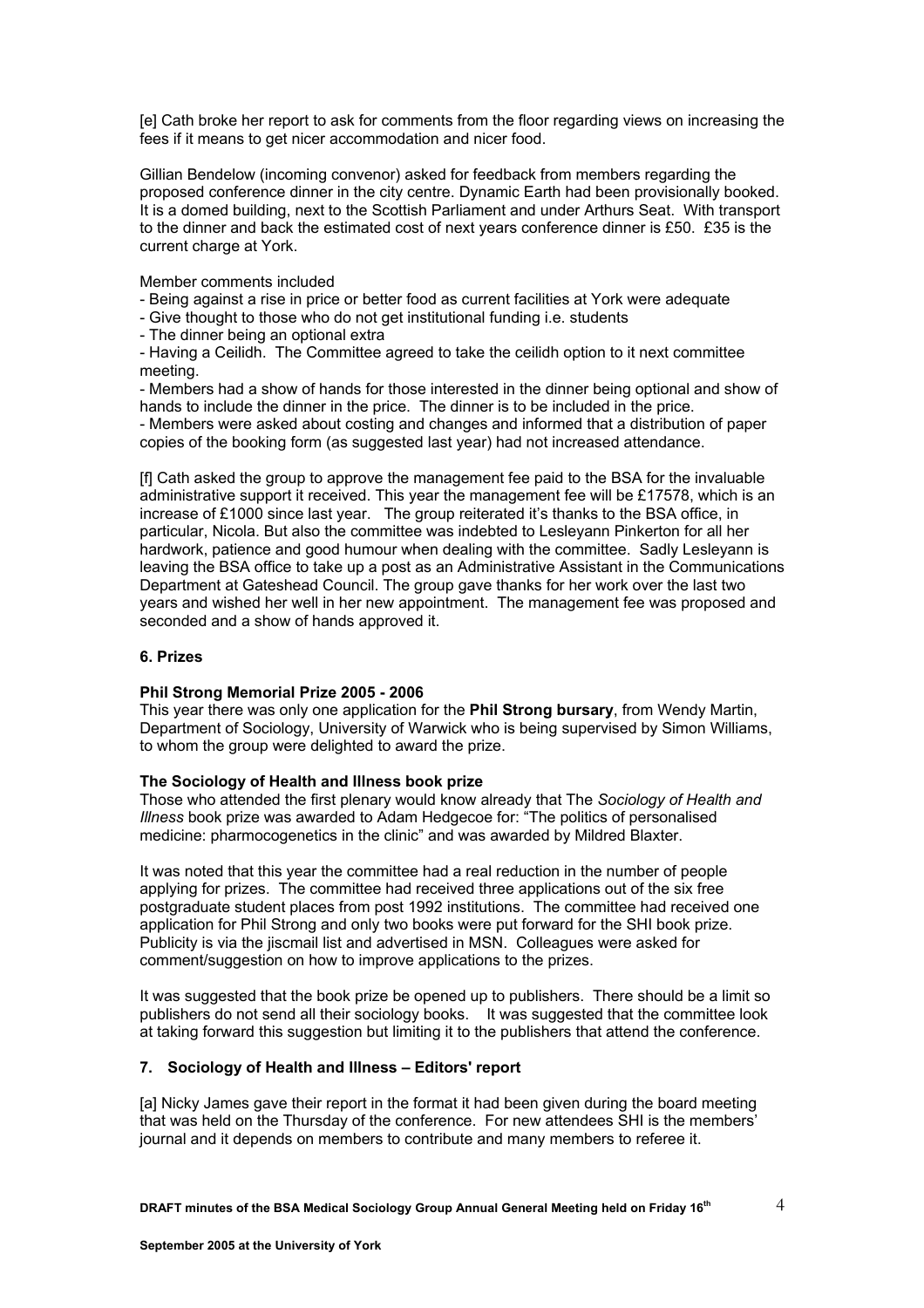[b] The journal remains very healthy and submissions continue to come in from various parts of the world, although to the relief of many members, the rise that had been going on since 2002 is beginning to plateau out now, reducing referring duties. Enormous thanks were given to those who have been refereeing.

[c] Submissions in the last 6-month by country were listed as 56 from the UK and 63 from other parts of the world, of which half were from North America. In the equivalent period last year there were 74 submissions from the UK and 69 from the other parts of the world. It was not known if it were a reflection of the recent RAE.

[d] The journal has an online editorial office so members' can check and track the stages of their own submission. It is possible for the editors to anticipate backlogs. Members were asked to note, and inform other colleagues, that the journal estimates 45 slots currently free that will be in print by the next RAE.

[e] It was noted that being both an author and a referee was significant. Many members have two complete systems regarding submissions, as an author members' expect a two week turn around with a full referee report and can get distressed if this does not happen. As a referee one leaves it longer as it is not on the top of their list of priorities. Members were reminded that authors and referees were all the same people. Referees were encouraged to be as efficient as possible.

That said it was noted that the journal has the most wonderful referees who give helpful comments and are particularly sensitive to new authors in the field who are learning their way and the journal is enormously grateful for their efforts.

In the future submission acknowledgements will be expected to explain their source of funding.

[f] Members of the editorial board go to the American Sociological Association every year. This initiative began with the Royal Holloway team of editors. Robert attended in 2005 and it is a really positive development and initiative, which can be seen from the number of submissions coming in from North America.

### [g] Finally two points were raised:

The first was to highlight the current call for proposals for the Ethnicity Monograph. Hannah Bradby will be circulating the call and noted that proposals had to be submitted for the Easter board in March or April. Proposals are short and further information and enquiries should be directed to Hannah Bradby.

Secondly the SHI foundation is very generous in funding bursaries. However, like Medsoc, SHI has had trouble getting members to recognise there are bursaries to be had. Robert Dingwall has a flier on the 2006 World Congress of Sociology. There are four post-graduate bursaries for the congress in Durban on 23 $^{\overline{a}}$  – 29<sup>th</sup> July 2006. These are to the value of £500 with additional support to the maximum of £750. Members' were encouraged to think about people going to the congress and how these bursaries might help members' postgraduates attend.

Lastly it was reported their colleague, Alison Pilnick had given birth to her son, Jude in July of this year. The new arrival was welcomed and loved into the family and members of the board were delighted for her.

#### **8. Sociology of Health and Illness – Foundation report**

[a] Mick Bloor spoke on behalf of the SHI foundation. Rosin Pill is chair and Mick is a trustee. As well as the postgraduate funding to attend the Durban congress the SHI foundation also funds a number of symposia, which are coming up between now and Christmas, one of which is in Edinburgh. They were constantly looking for new ways to spend the foundation's money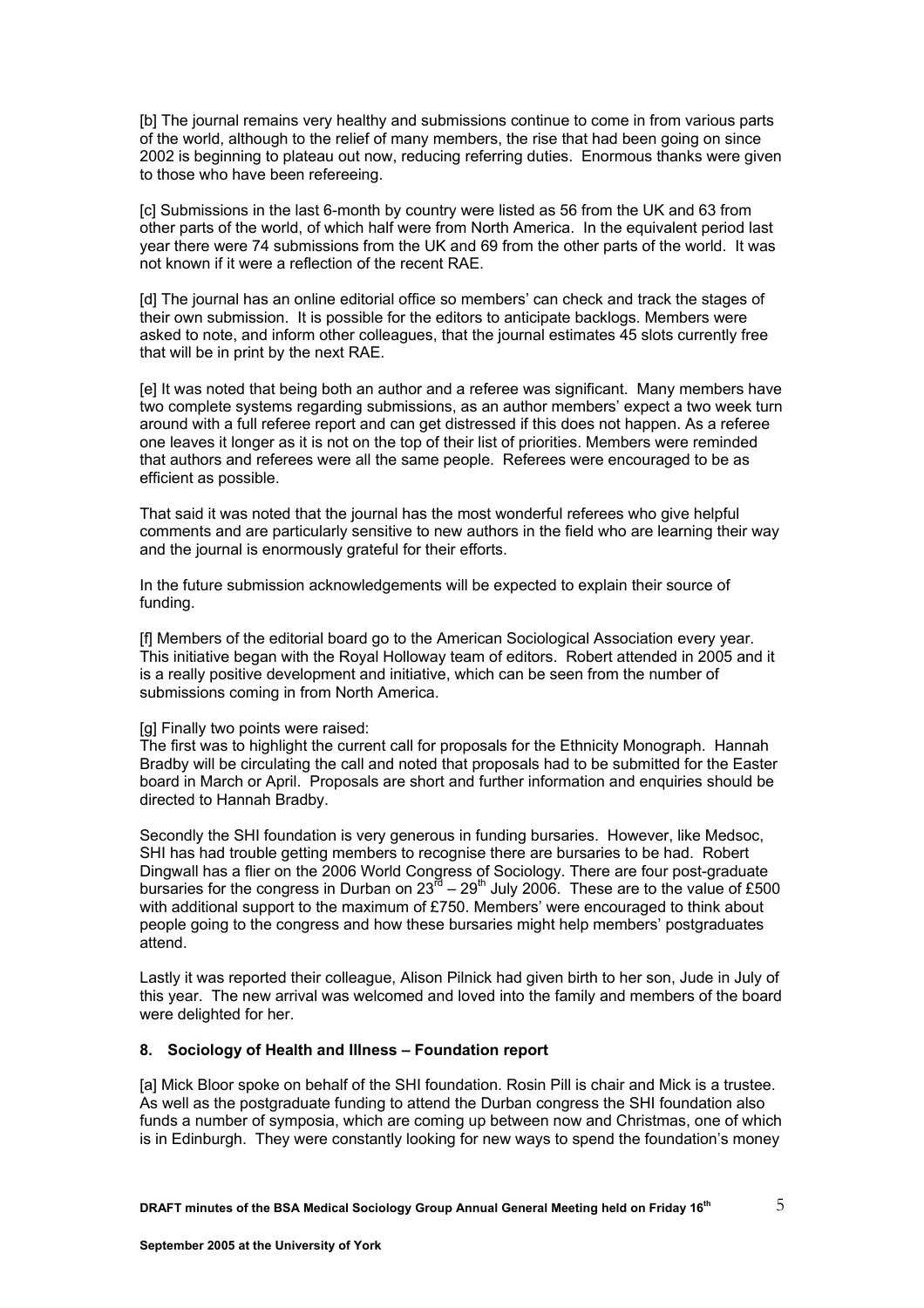and it reported it was difficult to give it away in an accountable way. It takes a while for schemes to be put into place.

[b] The funding to put the register on line had already been mentioned. The foundation will be looking at archiving online, some of the medical sociology classics (articles and books), which are now difficult to get a hold of. The foundation is open to new symposia bids and is also looking at funding a series of masterclasses, that would be hosted by a particular institution with a number of guest masters'/mistress' from the UK and from abroad.

[c] It had been agreed earlier that day to change their PhD scheme. In the past the foundation had part funded £1,500 for the student and £1,500 for the fee for a PhD and the same for MSc each year. The foundation did not receive any MSc applications as the sum offered was not enough and as it could not be increased all of the money has been put into a PhD award. Shortly, on the SHI website, the foundation will be asking for applicants for bids for a £6,000 award (£3,000 for the student and £3,000 towards the fees per year).

[d] The foundation had decided, as a one off, to fully fund a 4-year PhD studentship. This being all fees, fieldwork expense and recruitment costs. The potential supervisor applies for the award not the student. It is the same basis as the ESRC case award scheme. The foundation hoped that by funding this, as a one off, they would get more interest in the PhD applications. Those unsuccessful for full funding may get a part-funded award.

The foundation is interested to hear of new ways to spend its money. There is not a huge surplus but what they have they want to use as effectively as possible for the benefit of the discipline. Anyone with any ideas were welcome to contact the foundation trustees during the conference or via their website [www.shifoundation.org.uk](http://www.shifoundation.org.uk/)

## **9. Medical Sociology News**

[a] Edwin van Teijlingen reported that the current team is coming to an end. Their last issue will be the December issue. The team had been running MSN relatively problem free for 3 years. The problem has been the decline in subscriptions and contributions for issues. There were less than 200 subscriptions for this year and 52 people had so far signed up for 2006 via the conference booking form. The team wanted to question members as to whether MSN had run its course as the jiscmail had taken over part of it. Aberdeen have covered the postage, the envelopes and had money available for secretarial fees in the first year. All this, as well as the editor's own volunteer time. There is a team from Liverpool that maybe interested in taking over MSN.

There were two questions to be asked of the members: firstly do people still want MSN and secondly if they do in what format. Notices, for instance, are already distributed quicker and faster via the jiscmail

Comments from the floor:

- There was a danger that you can get overloaded with email messages coming round, it is saturation and receiving a hard copy MSN was welcomed.

- A previous editor said they had received a third of subscriptions via the conference and though there was a fondness, people were busy and it was difficult to get anyone to take it on when their time was up.

- The general feeling is that people liked the hard copy, liked its current format and the reason for the web version is financial and the only way currently MSN can continue.

The intention was that MSN be re launched as an online version. On line webs page could have graphics and structure. MSN would be a PDF document so that members could still print if off if they so wish.

[b] Cath Exley said the committee knew how much work the Aberdeen team had put into it and the committee were very grateful to them. If the Liverpool team can take it on they may